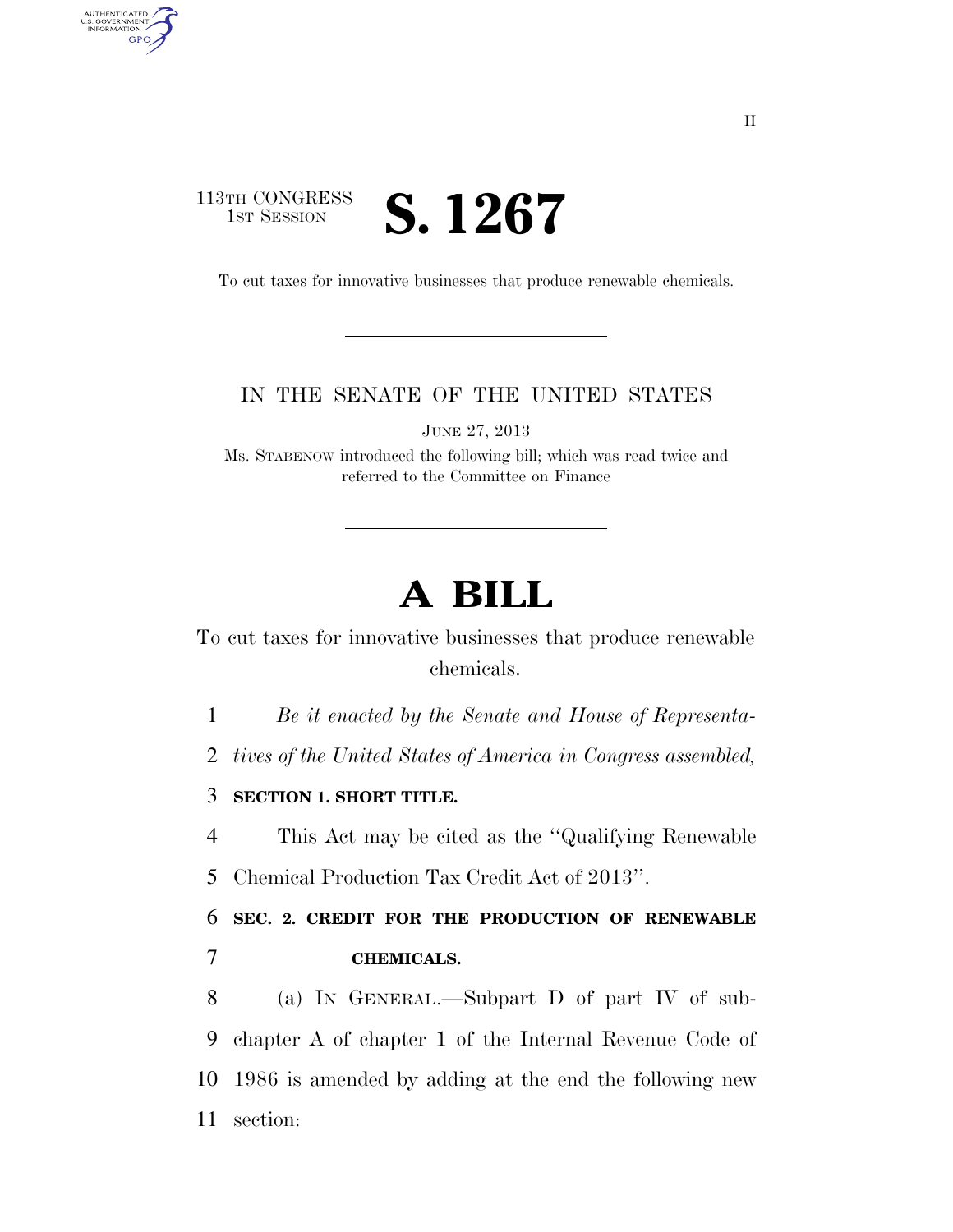''(a) IN GENERAL.—For purposes of section 38, the renewable chemicals production credit for any taxable year is an amount (determined separately for each renewable chemical produced by the taxpayer) equal to \$0.15 per pound of eligible content of renewable chemical produced by the taxpayer during the taxable year.

9 "(b) LIMITATION.—The credit determined under sub- section (a) with respect to any renewable chemical pro- duced by any taxpayer during any taxable year shall not exceed the credit amount allocated by the Secretary to the taxpayer with respect to such chemical for such taxable year under subsection (e).

 ''(c) ELIGIBLE CONTENT.—For purposes of this sec-tion—

 ''(1) IN GENERAL.—The term 'eligible content' means, with respect to any renewable chemical, the biobased content percentage of the total mass of or-ganic carbon in such chemical.

21 ''(2) BIOBASED CONTENT PERCENTAGE.—The term 'biobased content percentage' means, with re- spect to any renewable chemical, the biobased con- tent of such chemical (expressed as a percentage) determined by testing representative samples using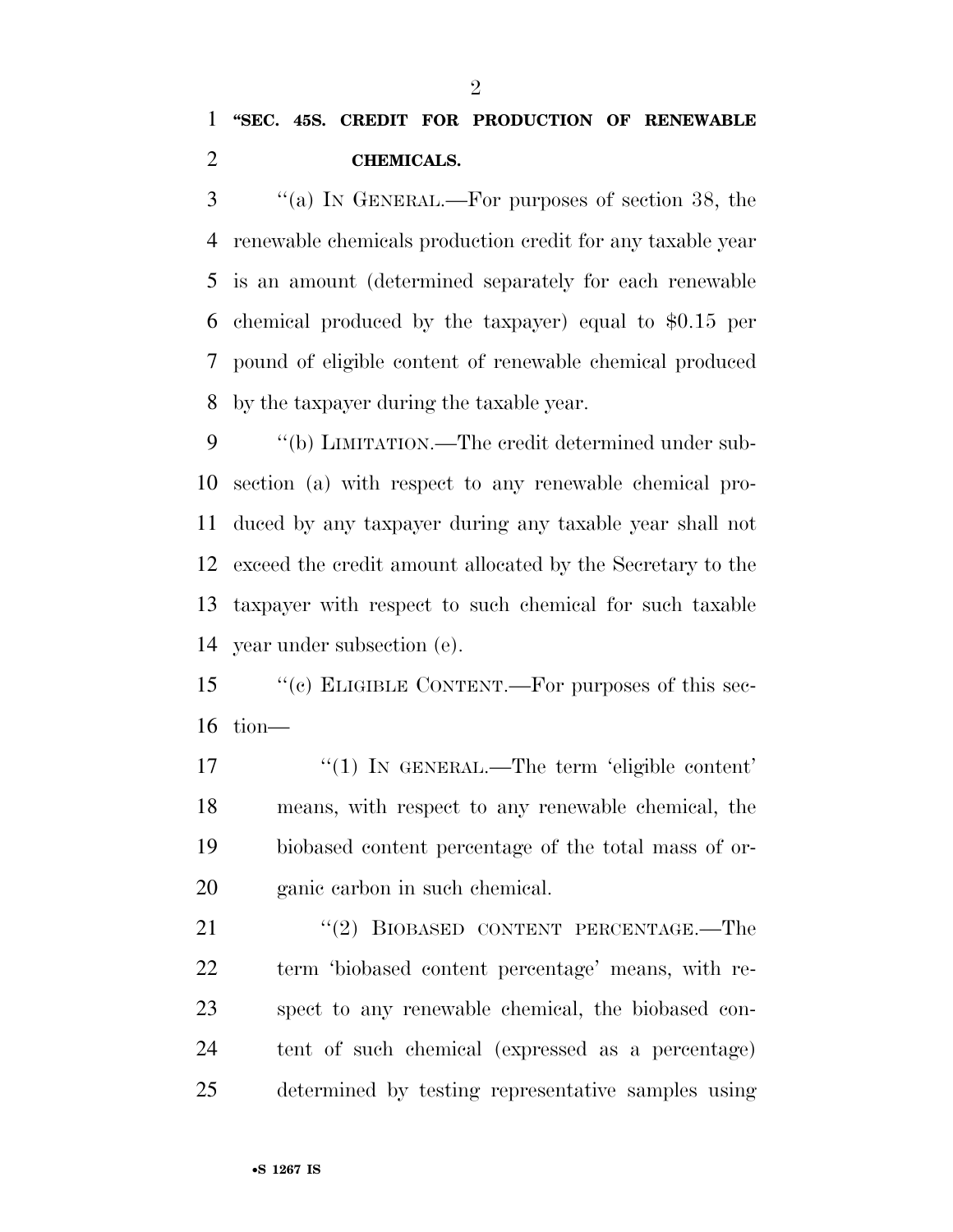| $\mathbf{1}$   | the American Society for Testing and Materials      |
|----------------|-----------------------------------------------------|
| $\overline{2}$ | (ASTM) D6866.                                       |
| 3              | "(d) RENEWABLE CHEMICAL.—For purposes of this       |
| $\overline{4}$ | section-                                            |
| 5              | $\lq(1)$ IN GENERAL.—The term 'renewable chem-      |
| 6              | ical' means any chemical which-                     |
| 7              | "(A) is produced by the taxpayer in the             |
| 8              | United States (or in a territory or possession of   |
| 9              | the United States) from renewable biomass,          |
| 10             | "(B) is sold, or used, by the taxpayer—             |
| 11             | "(i) for the production of polymers,                |
| 12             | plastics, or formulated products, or                |
| 13             | "(ii) as polymers, plastics, or formu-              |
| 14             | lated products, and                                 |
| 15             | $\lq\lq$ (C) is not sold or used for the production |
| 16             | of any food, feed, or fuel.                         |
| 17             | "(2) EXCEPTIONS.—Such term shall not in-            |
| 18             | clude any chemical if-                              |
| 19             | $\lq\lq$ the biobased content percentage of         |
| 20             | such chemical is less than 25 percent,              |
| 21             | "(B) $10,000,000$ pounds or more of such            |
| 22             | chemical was produced during calendar year          |
| 23             | 2000 from renewable biomass,                        |
| 24             | $\lq\lq$ such chemical is not either the prod-      |
| 25             | uct of, or reliant upon, biological conversion,     |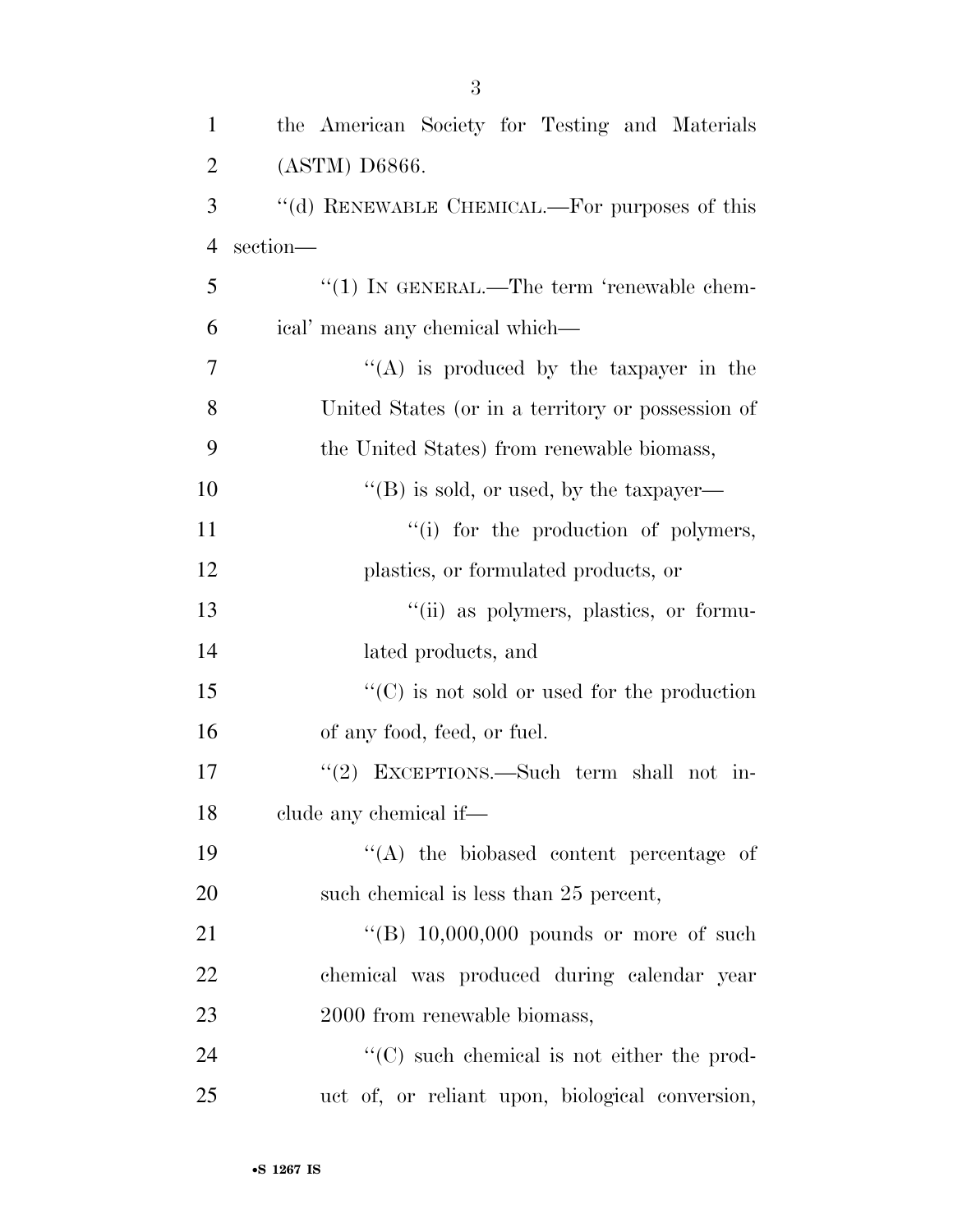| $\mathbf{1}$   | thermal conversion, or a combination of biologi-      |
|----------------|-------------------------------------------------------|
| $\overline{2}$ | cal and thermal conversion, of renewable bio-         |
| 3              | mass, or                                              |
| $\overline{4}$ | "(D) such chemical is composed of renew-              |
| 5              | able chemicals that are eligible for a credit         |
| 6              | under this section.                                   |
| 7              | "(3) RENEWABLE BIOMASS.—The term 'renew-              |
| 8              | able biomass' has the meaning given such term in      |
| 9              | section $9001(12)$ of the Farm Security and Rural     |
| 10             | Investment Act of 2002 (7 U.S.C. 8101(12)).           |
| 11             | "(e) ALLOCATION OF CREDIT AMOUNTS.                    |
| 12             | "(1) IN GENERAL.—Not later than 180 days              |
| 13             | after enactment of this section, the Secretary, in    |
| 14             | consultation with the Secretary of Agriculture, shall |
| 15             | establish a program to allocate credit amounts under  |
| 16             | this section to applicants for taxable years.         |
| 17             | $``(2)$ LIMITATIONS.—                                 |
| 18             | "(A) AGGREGATE LIMITATION.—The total                  |
| 19             | amount of credits that may be allocated under         |
| 20             | such program shall not exceed \$500,000,000.          |
| 21             | TAXPAYER<br>$\lq\lq (B)$<br>LIMITATION.—The           |
| 22             | amount of credits that may be allocated to any        |
| 23             | taxpayer for any taxable year under such pro-         |
| 24             | gram shall not exceed $$25,000,000$ . For pur-        |
| 25             | poses of the preceding sentence, all persons          |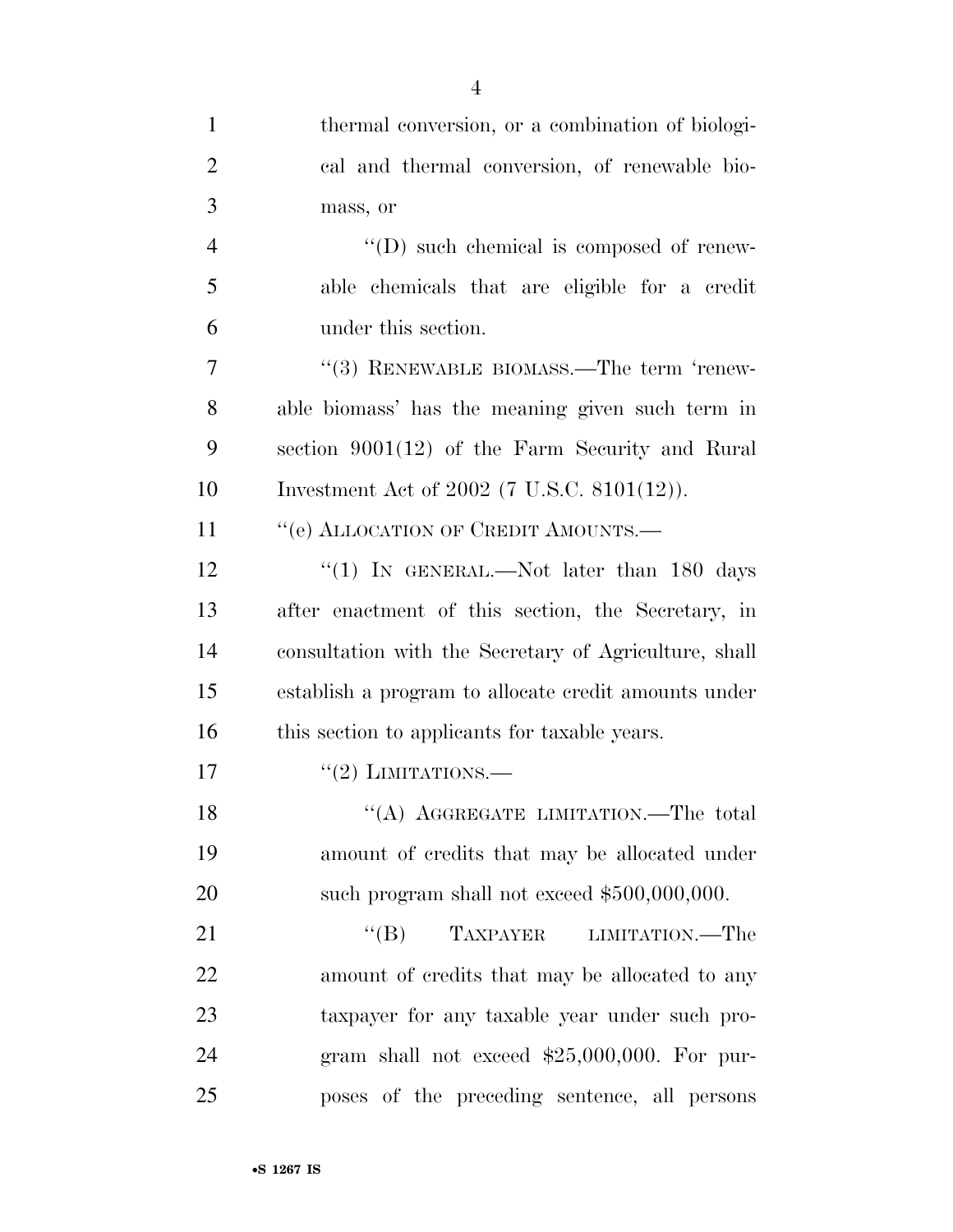| $\mathbf{1}$   | treated as a single employer under subsection         |
|----------------|-------------------------------------------------------|
| $\overline{2}$ | (a) or (b) of section 52, or subsection (m) or        |
| 3              | $\alpha$ of section 414, shall be treated as one per- |
| $\overline{4}$ | son.                                                  |
| 5              | "(3) SELECTION CRITERIA. In determining               |
| 6              | which taxpayers to make allocations of credit         |
| 7              | amount under this section, the Secretary shall take   |
| 8              | into consideration—                                   |
| 9              | $\lq\lq$ the number of jobs created and main-         |
| 10             | tained (directly and indirectly) in the United        |
| 11             | States (including territories and possessions of      |
| 12             | the United States) as result of such allocation       |
| 13             | during the credit period and thereafter,              |
| 14             | $\lq\lq$ the degree to which the production of        |
| 15             | the renewable chemical demonstrates reduced           |
| 16             | dependence on imported feedstocks, petroleum,         |
| 17             | non-renewable resources, or other fossil fuels,       |
| 18             | $\lq\lq$ (C) the technological innovation involved    |
| 19             | in the production method of the renewable             |
| 20             | chemical,                                             |
| 21             | $\lq\lq$ the energy efficiency and reduction in       |
| 22             | lifecycle greenhouse gases of the renewable           |
| 23             | chemical or of the production method of the re-       |
| 24             | newable chemical, and                                 |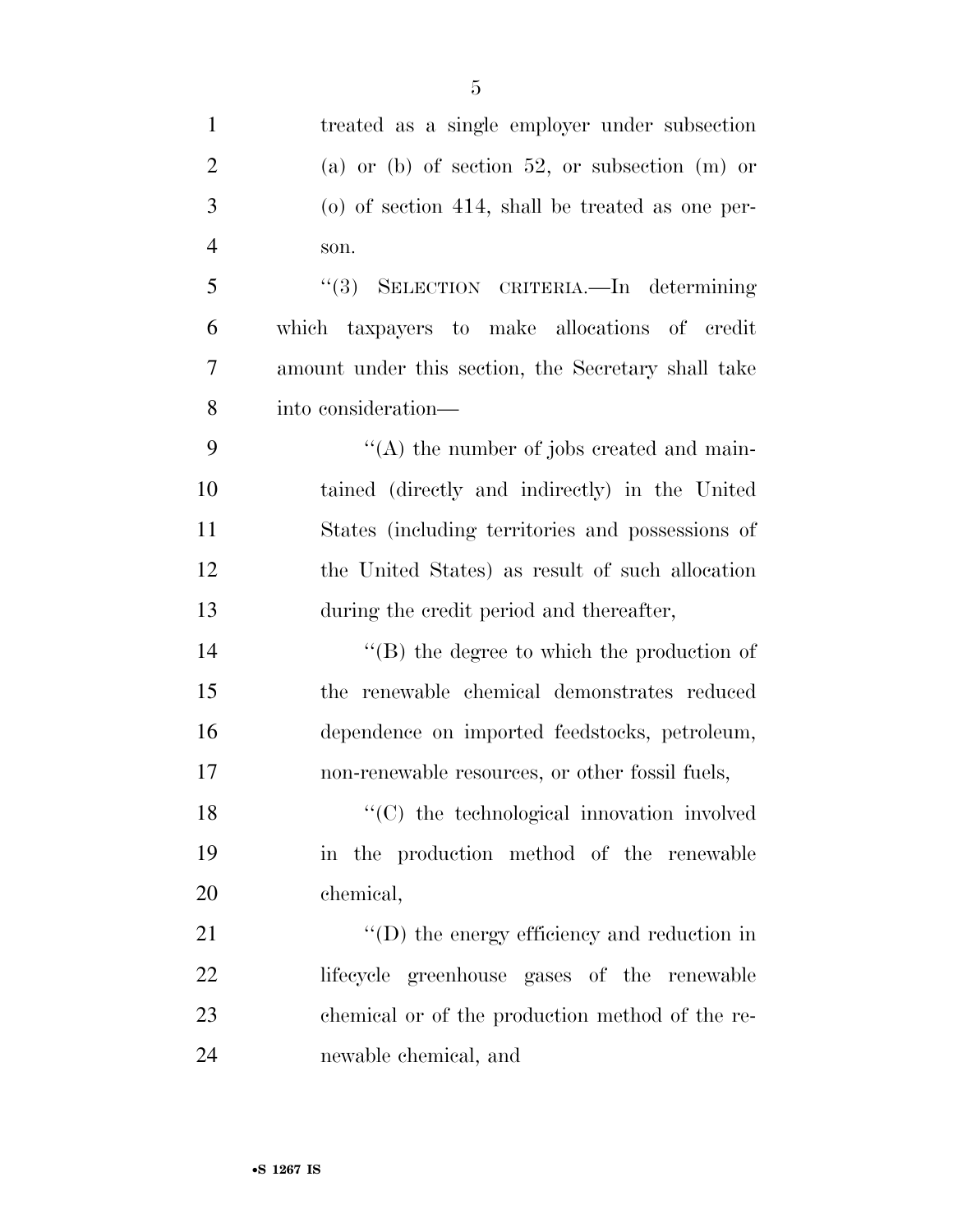| $\mathbf{1}$   | $\lq\lq(E)$ whether there is a reasonable expec-           |
|----------------|------------------------------------------------------------|
| $\overline{2}$ | tation of commercial viability.                            |
| 3              | "(4) REDISTRIBUTION.—If a credit amount al-                |
| 4              | located to a taxpayer for a taxable year with respect      |
| 5              | to any renewable chemical (determined without re-          |
| 6              | gard to this paragraph) exceeds the amount of the          |
| 7              | credit with respect to such chemical determined            |
| 8              | under this section on the taxpayer's return for such       |
| 9              | taxable year—                                              |
| 10             | $\lq\lq$ the credit amount allocated to such               |
| 11             | taxpayer for such taxable year with respect to             |
| 12             | such renewable chemical shall be treated as                |
| 13             | being the amount so determined on the tax-                 |
| 14             | payer's return, and                                        |
| 15             | $\lq\lq (B)$ such excess may be reallocated by the         |
| 16             | Secretary consistent with the requirements of              |
| 17             | paragraphs $(2)(B)$ and $(3)$ .                            |
| 18             | "(5) DISCLOSURE OF ALLOCATIONS.—The Sec-                   |
| 19             | retary shall, upon making an allocation of credit          |
| 20             | amount under this section, publicly disclose the iden-     |
| 21             | tity of the applicant and the amount of the credit         |
| 22             | with respect to such applicant.                            |
| 23             | "(f) TERMINATION.—Notwithstanding any other pro-           |
| 24             | vision of this section, the Secretary may not allocate any |
| 25             | credit amount under this section to any taxable year which |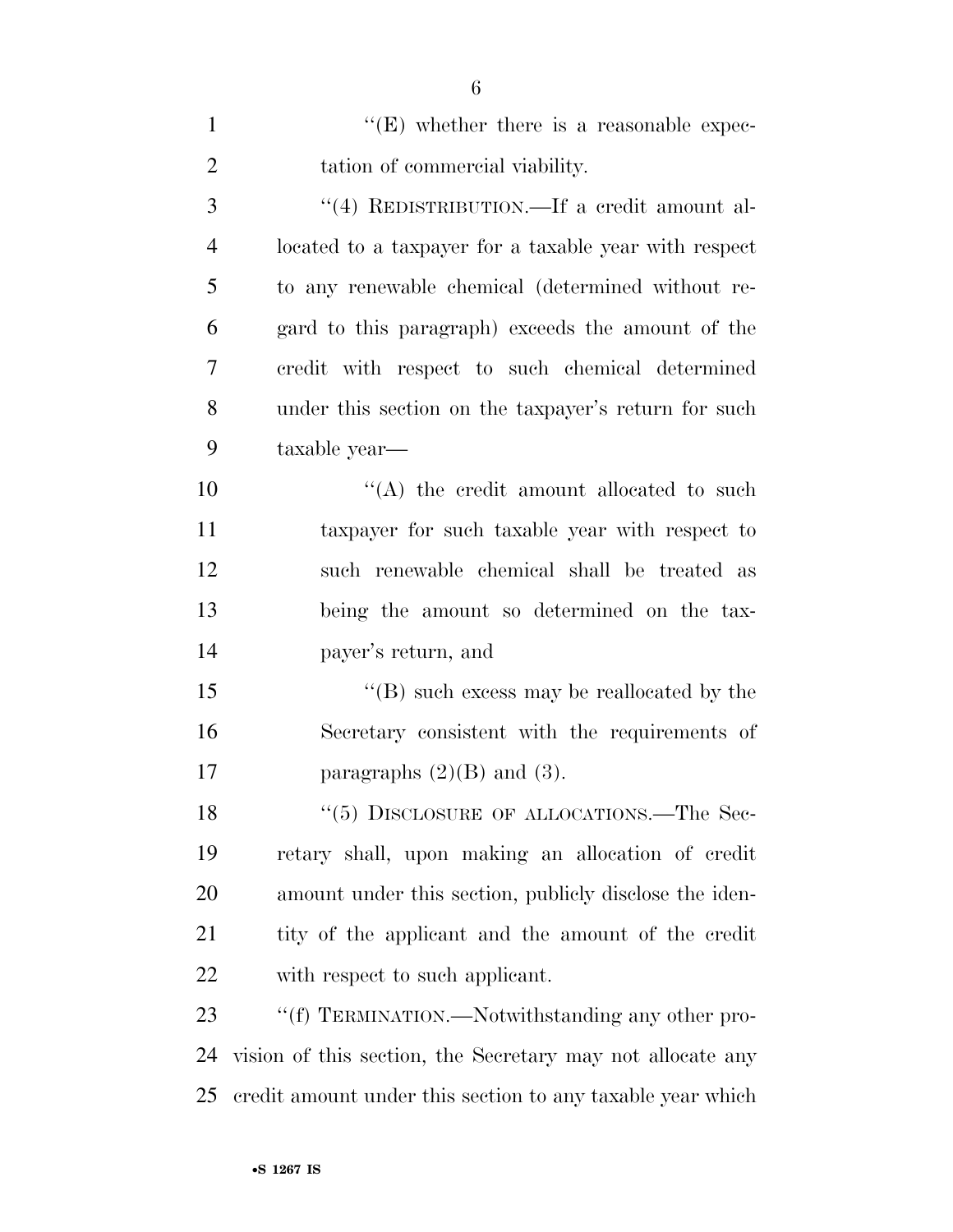begins more than 5 years after the date of the enactment of this section.''.

 (b) CREDIT TO BE PART OF GENERAL BUSINESS CREDIT.—

 (1) IN GENERAL.—Subsection (b) of section 38 of such Code is amended by striking ''plus'' at the end of paragraph (35), by striking the period at the end of paragraph (36) and inserting '', plus'', and by adding at the end the following new paragraph:  $\frac{10}{37}$  the renewable chemicals production credit determined under section 45S(a).''.

 (2) CREDIT ALLOWABLE AGAINST ALTERNATIVE MINIMUM TAX.—Subparagraph (B) of section 38(c)(4) of such Code is amended by redesignating clauses (vii) through (ix) as clauses (viii) through (x), respectively, and by inserting after clause (vi) the following new clause:

18 ''(vii) the credit determined under sec-19 tion 45S,".

 (c) CLERICAL AMENDMENT.—The table of sections for subpart D of part IV of subchapter A of chapter 1 of such Code is amended by adding at the end the fol-lowing new item:

''Sec. 45S. Credit for production of renewable chemicals.''.

•**S 1267 IS** (d) EFFECTIVE DATE.—The amendments made by this section shall apply to chemicals produced after the